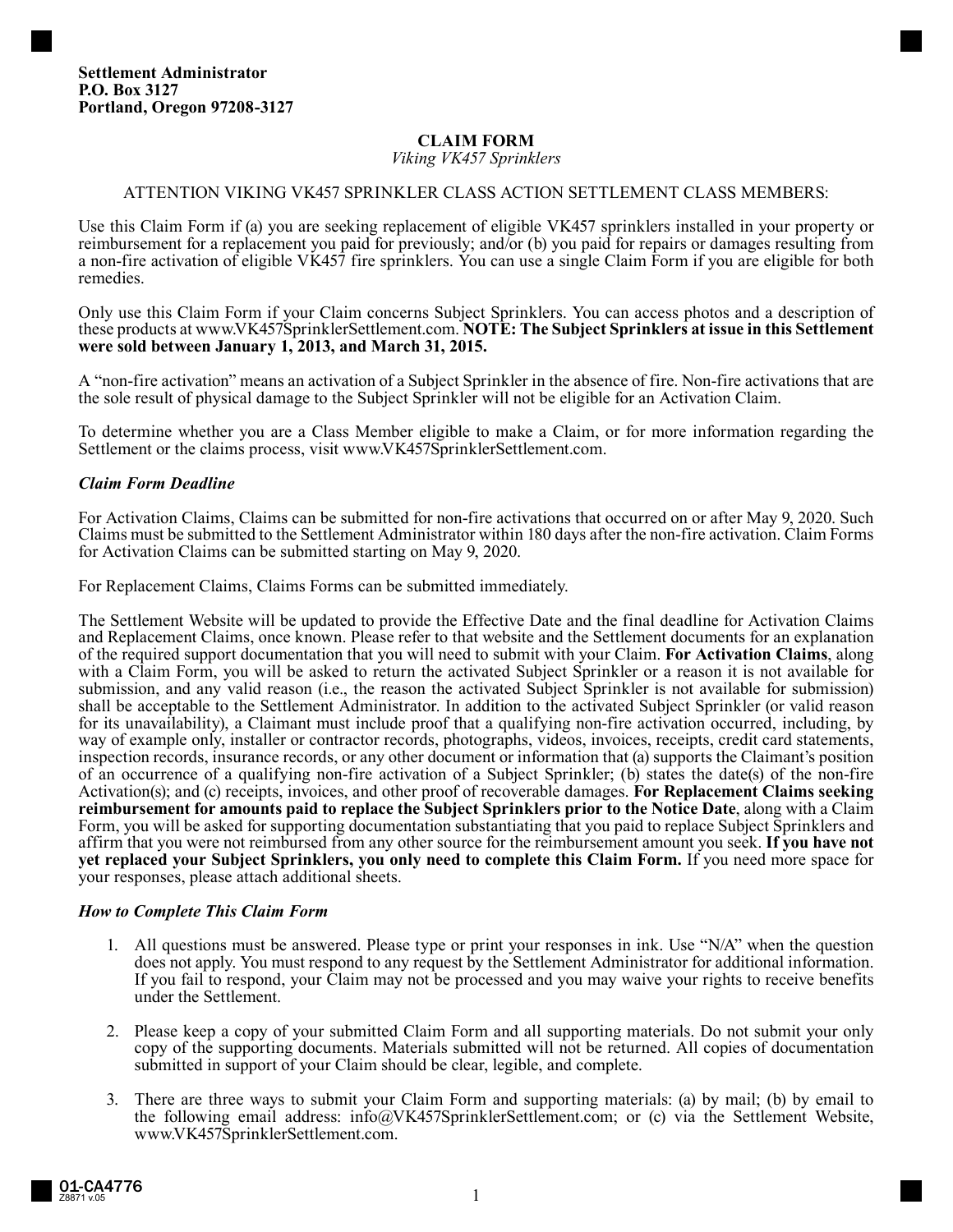4. If you are mailing your Claim Form and supporting materials, please include the completed Claim Form and all supporting materials in one envelope and send to the following address:

#### **Settlement Administrator P.O. Box 3127 Portland, Oregon 97208-3127**

If you have any questions, please contact the Settlement Administrator by email at info@VK457SprinklerSettlement.com or by telephone at 1-855-951-0810, or write to the address above.

#### I. CONTACT INFORMATION/MAILING ADDRESS *(IT IS YOUR RESPONSIBILITY TO NOTIFY THE SETTLEMENT ADMINISTRATOR OF ANY CHANGE OF ADDRESS AFTER YOU SUBMIT YOUR CLAIM FORM)*

| First Name:                                                                                                                                                                                    |  |  |  |  |  |  |  |  |  |  |  | MI:                     |                                      | Last Name:                                                                           |  |  |             |  |        |  |           |  |  |
|------------------------------------------------------------------------------------------------------------------------------------------------------------------------------------------------|--|--|--|--|--|--|--|--|--|--|--|-------------------------|--------------------------------------|--------------------------------------------------------------------------------------|--|--|-------------|--|--------|--|-----------|--|--|
|                                                                                                                                                                                                |  |  |  |  |  |  |  |  |  |  |  |                         |                                      |                                                                                      |  |  |             |  |        |  |           |  |  |
| Address:                                                                                                                                                                                       |  |  |  |  |  |  |  |  |  |  |  |                         |                                      |                                                                                      |  |  |             |  |        |  |           |  |  |
|                                                                                                                                                                                                |  |  |  |  |  |  |  |  |  |  |  |                         |                                      |                                                                                      |  |  |             |  |        |  |           |  |  |
| City:                                                                                                                                                                                          |  |  |  |  |  |  |  |  |  |  |  |                         |                                      |                                                                                      |  |  |             |  | State: |  | ZIP Code: |  |  |
|                                                                                                                                                                                                |  |  |  |  |  |  |  |  |  |  |  |                         |                                      |                                                                                      |  |  |             |  |        |  |           |  |  |
| Home Phone Number:                                                                                                                                                                             |  |  |  |  |  |  |  |  |  |  |  | Work Phone:             |                                      |                                                                                      |  |  |             |  |        |  |           |  |  |
|                                                                                                                                                                                                |  |  |  |  |  |  |  |  |  |  |  |                         |                                      |                                                                                      |  |  |             |  |        |  |           |  |  |
| Ext.:                                                                                                                                                                                          |  |  |  |  |  |  |  |  |  |  |  |                         |                                      |                                                                                      |  |  | Cell Phone: |  |        |  |           |  |  |
|                                                                                                                                                                                                |  |  |  |  |  |  |  |  |  |  |  |                         |                                      |                                                                                      |  |  |             |  |        |  |           |  |  |
| Email:                                                                                                                                                                                         |  |  |  |  |  |  |  |  |  |  |  |                         |                                      |                                                                                      |  |  |             |  |        |  |           |  |  |
|                                                                                                                                                                                                |  |  |  |  |  |  |  |  |  |  |  |                         |                                      |                                                                                      |  |  |             |  |        |  |           |  |  |
| Please check the appropriate box. Are you, or do you represent a:<br>1. Owner/occupant of Residential Property<br>3. Contractor<br>5. Distributor<br>7. Owner of Commercial or Rental Property |  |  |  |  |  |  |  |  |  |  |  | 2. Builder<br>6. Seller | 4. Installer<br>8. Insurance Company |                                                                                      |  |  |             |  |        |  |           |  |  |
|                                                                                                                                                                                                |  |  |  |  |  |  |  |  |  |  |  |                         |                                      | If making a Claim for a business or entity, identify the name of business or entity: |  |  |             |  |        |  |           |  |  |
|                                                                                                                                                                                                |  |  |  |  |  |  |  |  |  |  |  |                         |                                      |                                                                                      |  |  |             |  |        |  |           |  |  |
|                                                                                                                                                                                                |  |  |  |  |  |  |  |  |  |  |  |                         |                                      | Name of person making a Claim on behalf of business or entity:                       |  |  |             |  |        |  |           |  |  |
|                                                                                                                                                                                                |  |  |  |  |  |  |  |  |  |  |  |                         |                                      |                                                                                      |  |  |             |  |        |  |           |  |  |
| Position or Title:                                                                                                                                                                             |  |  |  |  |  |  |  |  |  |  |  |                         |                                      |                                                                                      |  |  |             |  |        |  |           |  |  |
|                                                                                                                                                                                                |  |  |  |  |  |  |  |  |  |  |  |                         |                                      |                                                                                      |  |  |             |  |        |  |           |  |  |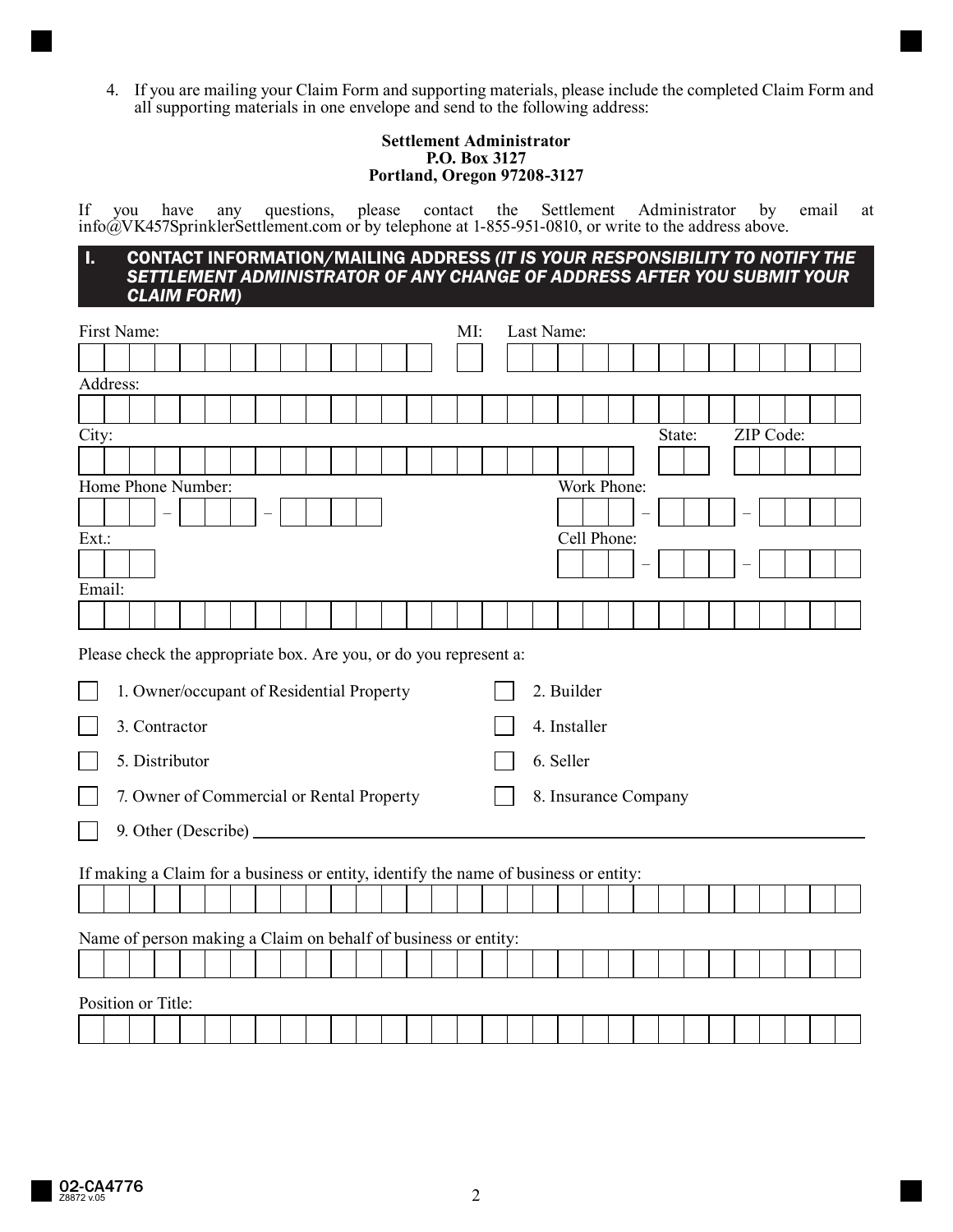## II. DESCRIPTION OF THE PROPERTY THAT IS THE SUBJECT OF THIS CLAIM

*(You must submit a separate Claim for each residential property or, unless authorized to submit a Claim for all such units, a separate Claim for each unit in a multi-unit residential or commercial building. A P.O. Box is not an appropriate address, please enter the physical street address.)*

A. **PROPERTY ADDRESS** (Do not use a post office box.)

|       | Property Address:                            |    |                                                  |  |  |             |  |    |  |           |     |                                                    |           |                       |     |             |        |  |           |           |                                                                                                                     |
|-------|----------------------------------------------|----|--------------------------------------------------|--|--|-------------|--|----|--|-----------|-----|----------------------------------------------------|-----------|-----------------------|-----|-------------|--------|--|-----------|-----------|---------------------------------------------------------------------------------------------------------------------|
|       |                                              |    |                                                  |  |  |             |  |    |  |           |     |                                                    |           |                       |     |             |        |  |           |           |                                                                                                                     |
| City: |                                              |    |                                                  |  |  |             |  |    |  |           |     |                                                    |           |                       |     |             | State: |  | ZIP Code: |           |                                                                                                                     |
|       |                                              |    |                                                  |  |  |             |  |    |  |           |     |                                                    |           |                       |     |             |        |  |           |           |                                                                                                                     |
|       |                                              |    |                                                  |  |  |             |  |    |  |           |     |                                                    |           |                       |     |             |        |  |           |           |                                                                                                                     |
|       |                                              | B. | <b>PROPERTY OWNERSHIP</b>                        |  |  |             |  |    |  |           |     |                                                    |           |                       |     |             |        |  |           |           |                                                                                                                     |
|       | 1. Name of Property Owner:                   |    |                                                  |  |  |             |  |    |  |           |     |                                                    |           |                       |     |             |        |  |           |           |                                                                                                                     |
|       | First Name:                                  |    |                                                  |  |  |             |  |    |  |           | MI: |                                                    |           | Last Name:            |     |             |        |  |           |           |                                                                                                                     |
|       |                                              |    |                                                  |  |  |             |  |    |  |           |     |                                                    |           |                       |     |             |        |  |           |           |                                                                                                                     |
|       |                                              | a. |                                                  |  |  |             |  |    |  |           |     | Name of Additional Property Owner (if applicable): |           |                       |     |             |        |  |           |           |                                                                                                                     |
|       |                                              |    | First Name:                                      |  |  |             |  |    |  |           |     | MI:                                                |           | Last Name:            |     |             |        |  |           |           |                                                                                                                     |
|       |                                              |    |                                                  |  |  |             |  |    |  |           |     |                                                    |           |                       |     |             |        |  |           |           |                                                                                                                     |
|       |                                              | b. |                                                  |  |  |             |  |    |  |           |     | Name of Additional Property Owner (if applicable): |           |                       |     |             |        |  |           |           |                                                                                                                     |
|       |                                              |    | First Name:                                      |  |  |             |  |    |  |           |     | MI:                                                |           | Last Name:            |     |             |        |  |           |           |                                                                                                                     |
|       |                                              |    |                                                  |  |  |             |  |    |  |           |     |                                                    |           |                       |     |             |        |  |           |           |                                                                                                                     |
|       | full name.                                   |    |                                                  |  |  |             |  |    |  |           |     |                                                    |           |                       |     |             |        |  |           |           | <b>LIST ALL PROPERTY OWNERS</b> . If there are additional owners, please attach a list with each additional owner's |
| 2.    | Are you the current owner of the property?   |    |                                                  |  |  |             |  |    |  | Yes       |     |                                                    | No        |                       | N/A |             |        |  |           |           |                                                                                                                     |
|       |                                              |    |                                                  |  |  |             |  |    |  |           |     |                                                    |           |                       |     |             |        |  |           |           |                                                                                                                     |
| 3.    | If not, what dates did you own the property? |    |                                                  |  |  |             |  |    |  |           |     |                                                    |           |                       |     |             |        |  |           |           |                                                                                                                     |
|       |                                              |    |                                                  |  |  |             |  | To |  |           |     |                                                    |           |                       |     |             |        |  |           |           |                                                                                                                     |
|       | <b>MM</b>                                    |    | <b>DD</b>                                        |  |  | <b>YYYY</b> |  |    |  | <b>MM</b> |     |                                                    | <b>DD</b> |                       |     | <b>YYYY</b> |        |  |           |           |                                                                                                                     |
|       |                                              |    |                                                  |  |  |             |  |    |  |           |     |                                                    |           |                       |     |             |        |  |           |           | 4. Third Party Claims: If you are a contractor, insurer, or other entity claiming for amounts paid by someone       |
|       |                                              |    |                                                  |  |  |             |  |    |  |           |     |                                                    |           |                       |     |             |        |  |           |           | whom you represent, then please provide below the full name and contact information for the person or entity        |
|       |                                              |    | you are representing and who paid these amounts. |  |  |             |  |    |  |           |     | N/A                                                |           |                       |     |             |        |  |           |           |                                                                                                                     |
|       | First Name:                                  |    |                                                  |  |  |             |  |    |  |           | MI: |                                                    |           | Last Name:            |     |             |        |  |           |           |                                                                                                                     |
|       |                                              |    |                                                  |  |  |             |  |    |  |           |     |                                                    |           |                       |     |             |        |  |           |           |                                                                                                                     |
|       | <b>Current Mailing Address:</b>              |    |                                                  |  |  |             |  |    |  |           |     |                                                    |           |                       |     |             |        |  |           |           |                                                                                                                     |
|       |                                              |    |                                                  |  |  |             |  |    |  |           |     |                                                    |           |                       |     |             |        |  |           |           |                                                                                                                     |
| City: |                                              |    |                                                  |  |  |             |  |    |  |           |     |                                                    |           |                       |     |             | State: |  |           | ZIP Code: |                                                                                                                     |
|       |                                              |    |                                                  |  |  |             |  |    |  |           |     |                                                    |           |                       |     |             |        |  |           |           |                                                                                                                     |
|       | Daytime Phone Number:                        |    |                                                  |  |  |             |  |    |  |           |     |                                                    |           | Evening Phone Number: |     |             |        |  |           |           |                                                                                                                     |
|       |                                              |    |                                                  |  |  |             |  |    |  |           |     |                                                    |           |                       |     |             |        |  |           |           |                                                                                                                     |
|       | Email:                                       |    |                                                  |  |  |             |  |    |  |           |     |                                                    |           |                       |     |             |        |  |           |           |                                                                                                                     |
|       |                                              |    |                                                  |  |  |             |  |    |  |           |     |                                                    |           |                       |     |             |        |  |           |           |                                                                                                                     |
|       |                                              |    |                                                  |  |  |             |  |    |  |           |     |                                                    |           |                       |     |             |        |  |           |           |                                                                                                                     |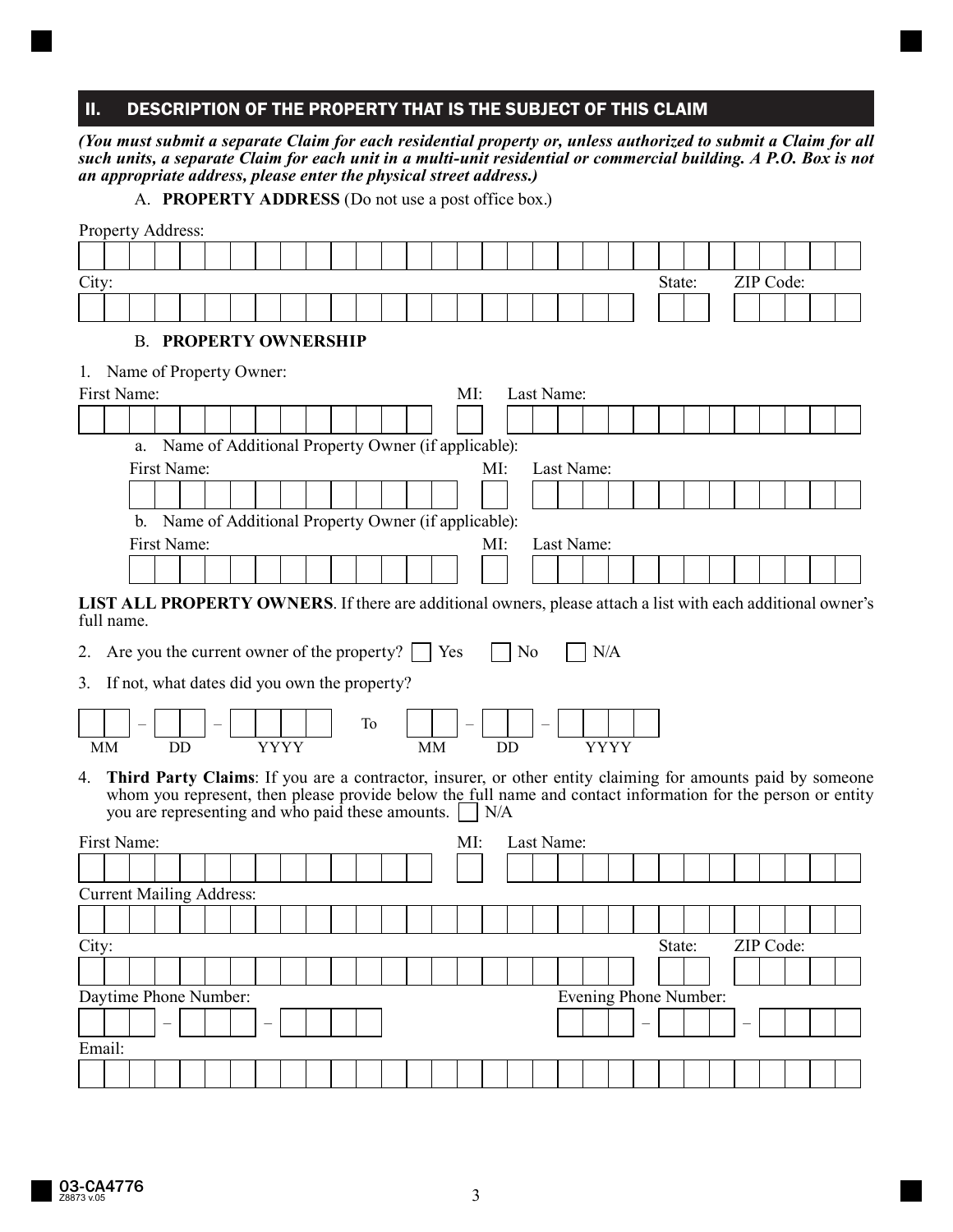### C. **PROPERTY TYPE**

Please check the box next to the property type for which you are submitting this Claim:

- 1. Detached Single Family Dwelling
- 2. Multi-Unit Dwelling (such as an apartment or condominium)
- 3. Commercial Property

If the property is a multi-unit dwelling or commercial property, estimate the number of units with Subject Sprinklers:

| ш | . . |  |
|---|-----|--|
|   |     |  |
|   |     |  |
|   |     |  |
|   |     |  |
|   |     |  |
|   |     |  |

## III. IDENTIFICATION AND INSTALLATION OF THE SUBJECT SPRINKLERS

You can access photos and a description of these products at www.VK457SprinklerSettlement.com. **NOTE: The Subject Sprinklers at issue in this Settlement were sold between January 1, 2013, and March 31, 2015.**

How have you determined that your structure contains Subject Sprinklers? (Check all that apply.)

| Removed Subject Sprinkler |  |  |
|---------------------------|--|--|
|---------------------------|--|--|

Bills of sale and/or purchase orders

Builder or contractor records

Correspondence identifying Subject Sprinklers in the property

Report from plumber, engineer, architect, or home inspector identifying Subject Sprinklers in the property

Builder, plumber, or contractor letter stating upon personal knowledge that Subject Sprinklers were used in the property

Photographs

Other documentation (describe)

**Enclosures Required**: For each document you checked above, please enclose a copy (not an original) with this completed form.

## IV. ACTIVATION CLAIMS

Please fill out this section if you incurred property damage caused by the activation of a Subject Sprinkler *without the presence of a fire that occurred on or after May 9, 2020.* 

If you allege one or more Subject Sprinklers activated without the presence of a fire, please answer questions 1-6 below. If not, please check here:

1. List the date of each non-fire activation of a Subject Sprinkler and the amount spent on damage or repairs:



List additional activations on another page, if needed.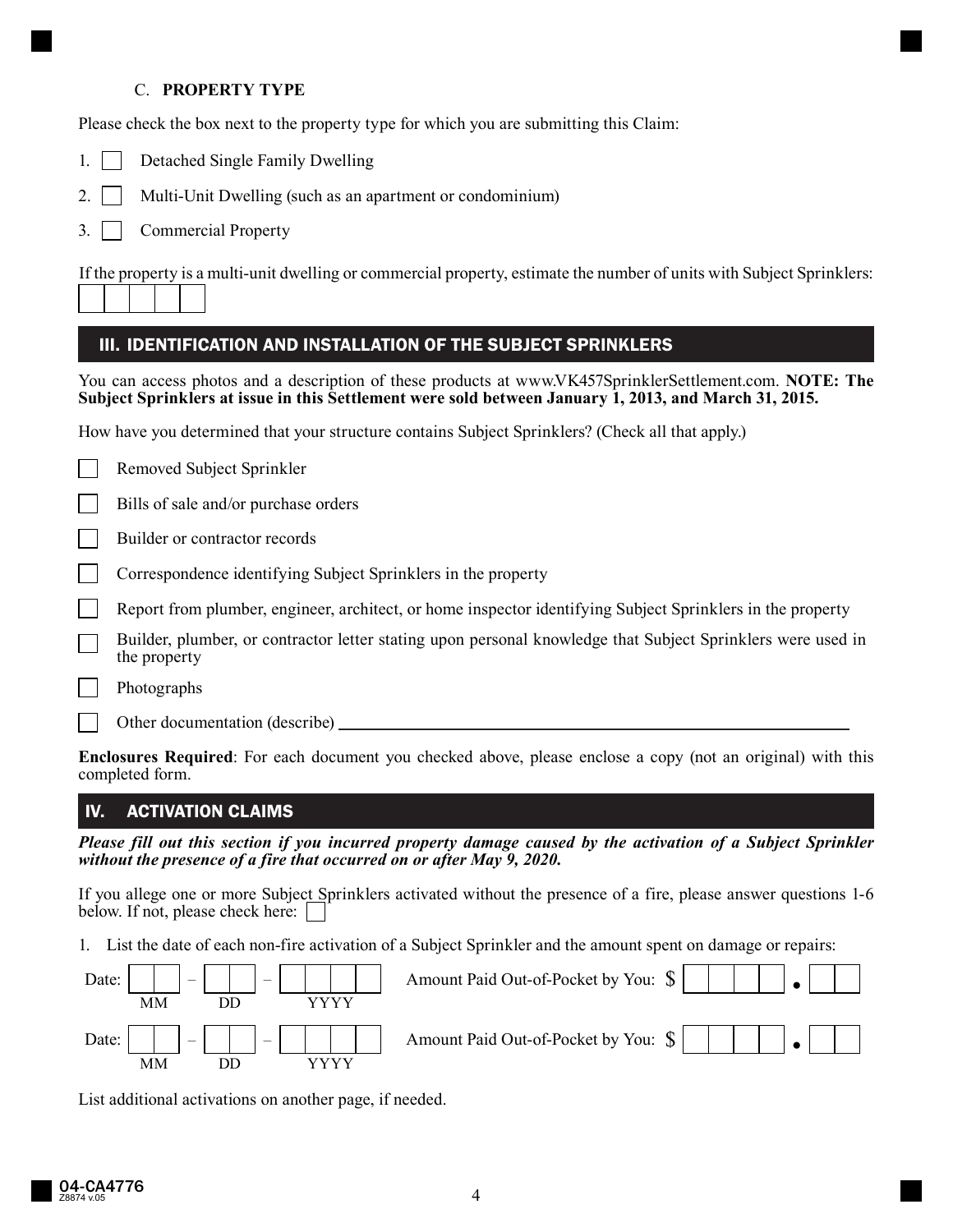- 2. Please submit documentation that establishes a qualifying non-fire activation of the Subject Sprinklers occurred, such as installer or contractor records, photographs, videos, invoices, receipts, credit card statements, inspection records, insurance records, or any other documentation that demonstrates the following:
	- Qualifying non-fire activation(s) occurred;
	- The date(s) of the non-fire activation(s); and
	- Proof of recoverable damages.
- 3. If you have been provided an estimate for the material and labor costs reasonably necessary to bring your structure and its contents back to the same finish and quality as existed before the non-fire activation, and those costs are not included in the amounts listed above because you have not yet paid for them, list them below:



## V. REPLACEMENT CLAIMS

1. Are you requesting a replacement for the Subject Sprinkler(s) currently installed in your home or building?

 $Yes$   $|$   $|$   $No$   $|$   $|$   $N/A$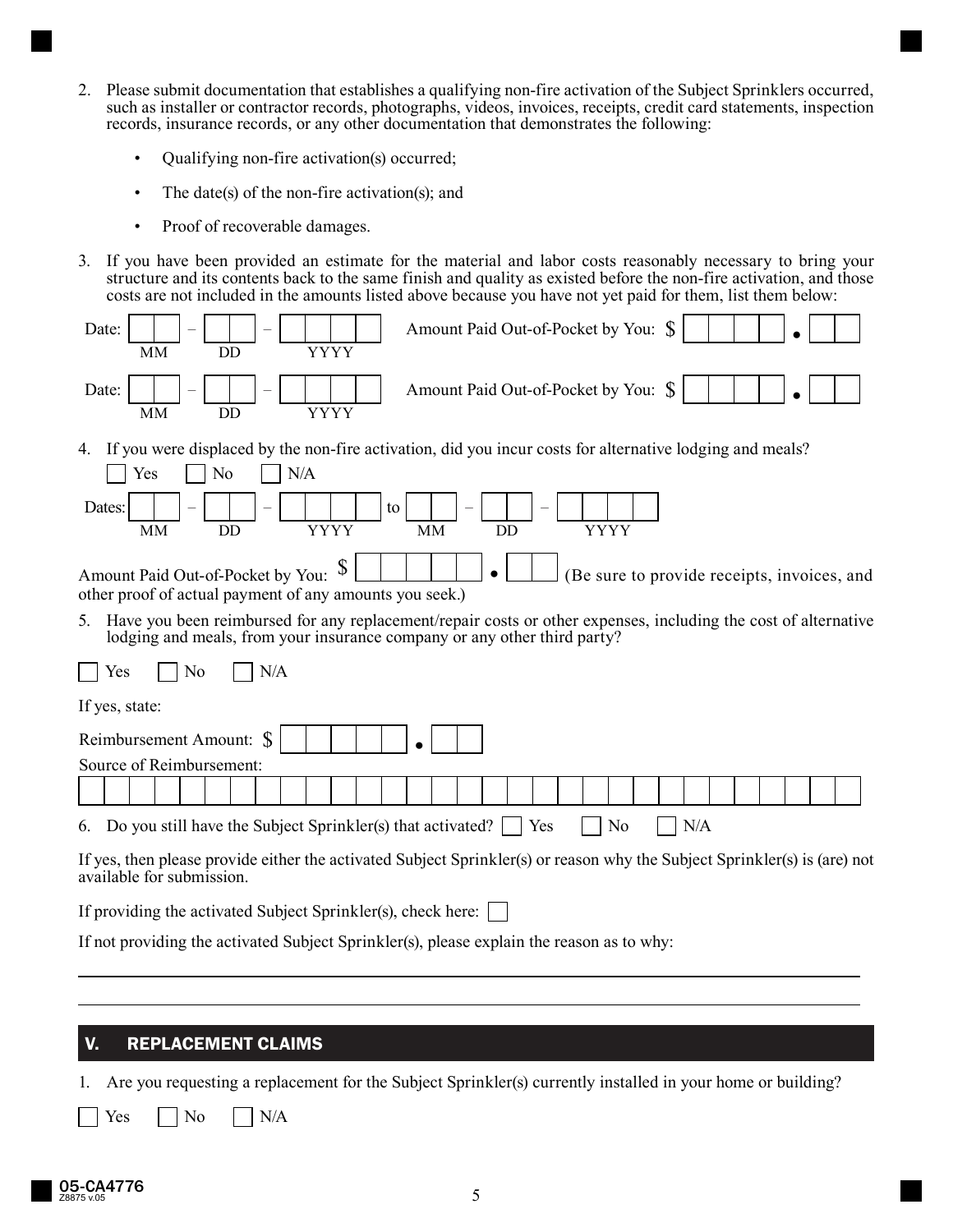| 2. If the answer to the previous question was "yes", please answer the following:                                                                                                                                                                                                                                                              |  |  |  |  |  |  |  |  |  |
|------------------------------------------------------------------------------------------------------------------------------------------------------------------------------------------------------------------------------------------------------------------------------------------------------------------------------------------------|--|--|--|--|--|--|--|--|--|
| What is the estimated number of Subject Sprinklers currently installed in your home or building?                                                                                                                                                                                                                                               |  |  |  |  |  |  |  |  |  |
| 3. Have you already paid to replace the Subject Sprinkler(s) in your structure or a structure owned by someone else?                                                                                                                                                                                                                           |  |  |  |  |  |  |  |  |  |
| No<br>N/A<br>Yes                                                                                                                                                                                                                                                                                                                               |  |  |  |  |  |  |  |  |  |
| If yes, describe when you paid, who you paid, how much you paid, and the number of Subject Sprinklers you paid                                                                                                                                                                                                                                 |  |  |  |  |  |  |  |  |  |
|                                                                                                                                                                                                                                                                                                                                                |  |  |  |  |  |  |  |  |  |
| For any work described above, please state the amount paid out-of-pocket by you:<br>4.<br>\$<br>(You must submit invoices and proof of payment for replacements.)<br>Have you been reimbursed for any replacement/repair costs from your insurance company or any other<br>5.                                                                  |  |  |  |  |  |  |  |  |  |
| third party?                                                                                                                                                                                                                                                                                                                                   |  |  |  |  |  |  |  |  |  |
| No<br>N/A<br>Yes                                                                                                                                                                                                                                                                                                                               |  |  |  |  |  |  |  |  |  |
| If yes, state:<br>Reimbursement Amount: \$<br>Source of Reimbursement:                                                                                                                                                                                                                                                                         |  |  |  |  |  |  |  |  |  |
|                                                                                                                                                                                                                                                                                                                                                |  |  |  |  |  |  |  |  |  |
| VI.<br><b>WORK AUTHORIZATION</b>                                                                                                                                                                                                                                                                                                               |  |  |  |  |  |  |  |  |  |
| If you are making a Claim to replace the currently installed Subject Sprinkler(s) in your home or building, by<br>signing and returning this Claim Form, you accept the terms of the Settlement and authorize the Settlement<br>Administrator to schedule an inspection and/or the replacement of the Subject Sprinkler(s), as applicable. The |  |  |  |  |  |  |  |  |  |

# VII. SETTLEMENTS

**for the materials or labor.** 

| Have you entered into any oral or written settlement related to the Claims identified above, or received the benefit of<br>any payments to you or on your behalf as a result of those Claims? $\Box$ Yes<br>N <sub>0</sub> |
|----------------------------------------------------------------------------------------------------------------------------------------------------------------------------------------------------------------------------|
| If yes, identify the other party or parties to the settlement:                                                                                                                                                             |
|                                                                                                                                                                                                                            |
| If yes, also state the date and amount of settlement:                                                                                                                                                                      |
| Amount of Settlement: \$<br>Date:<br>$\overline{\phantom{0}}$<br>$\overline{\phantom{a}}$                                                                                                                                  |
| MМ                                                                                                                                                                                                                         |

**replacement will be performed at a mutually convenient time for you and the installer. You will not be charged** 

If yes, please attach a copy of the release or settlement agreement, if any.